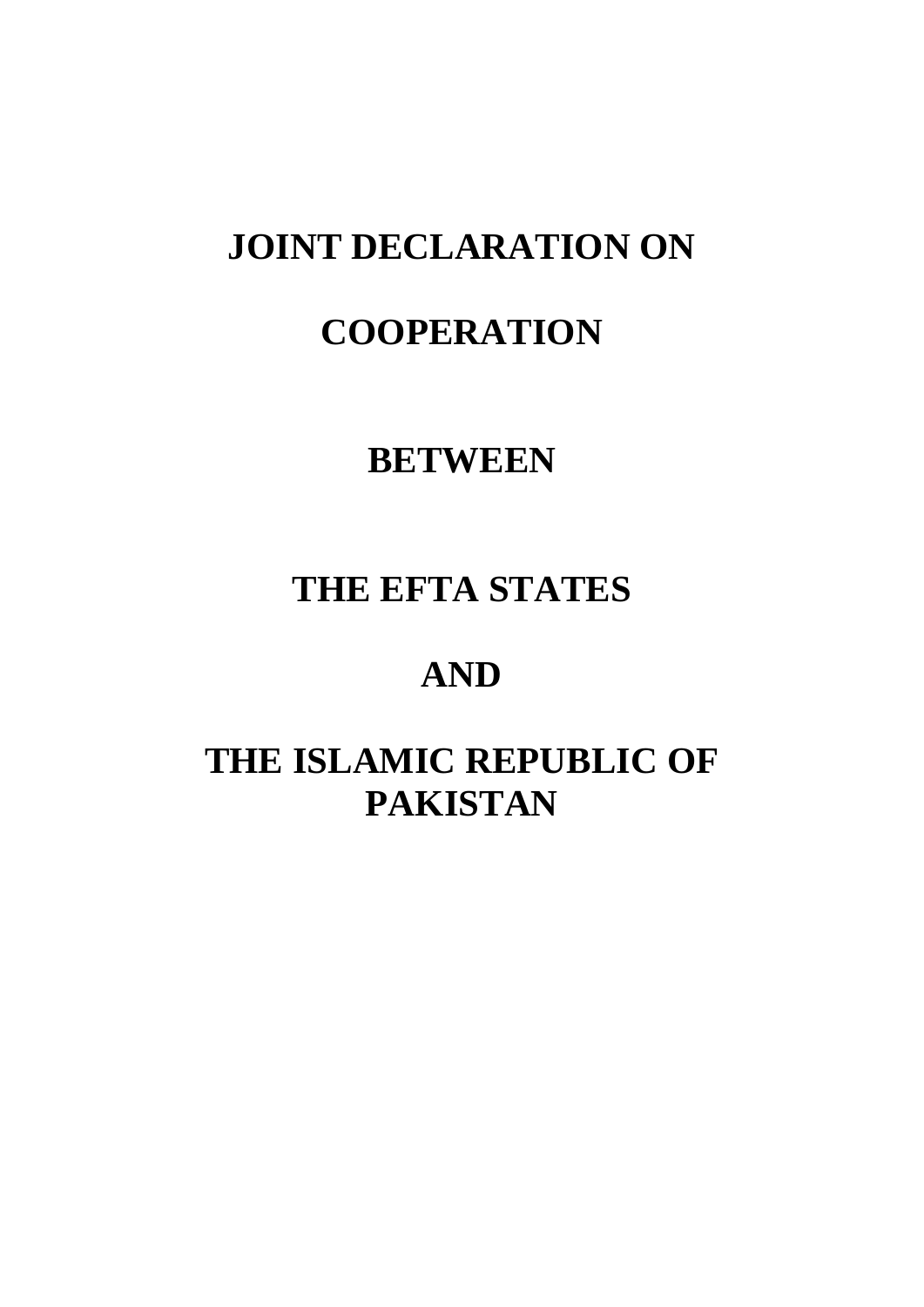### **JOINT DECLARATION ON COOPERATION**

**Iceland, the Principality of Liechtenstein, the Kingdom of Norway and the Swiss Confederation** (hereinafter referred to as "the EFTA States"), on the one hand,

and

**The Islamic Republic of Pakistan** (hereinafter referred to as "Pakistan"), on the other:

DESIRING to enhance the bonds of friendship and economic cooperation between the EFTA States and Pakistan;

ADHERING to the principles of human rights, democracy and the common objective of fostering human and economic contacts across borders;

BUILDING on their mutual commitment to the World Trade Organization (WTO);

EXPRESSING their intention to establish a framework supporting the expansion and diversification of trade and investment flows between the EFTA States and Pakistan, as a step towards free trade negotiations;

WILLING to explore opportunities to strengthen cooperation in other trade-related areas and activities, such as labour standards, environmental policies, and corporate social responsibility;

HEREBY DECLARE the following: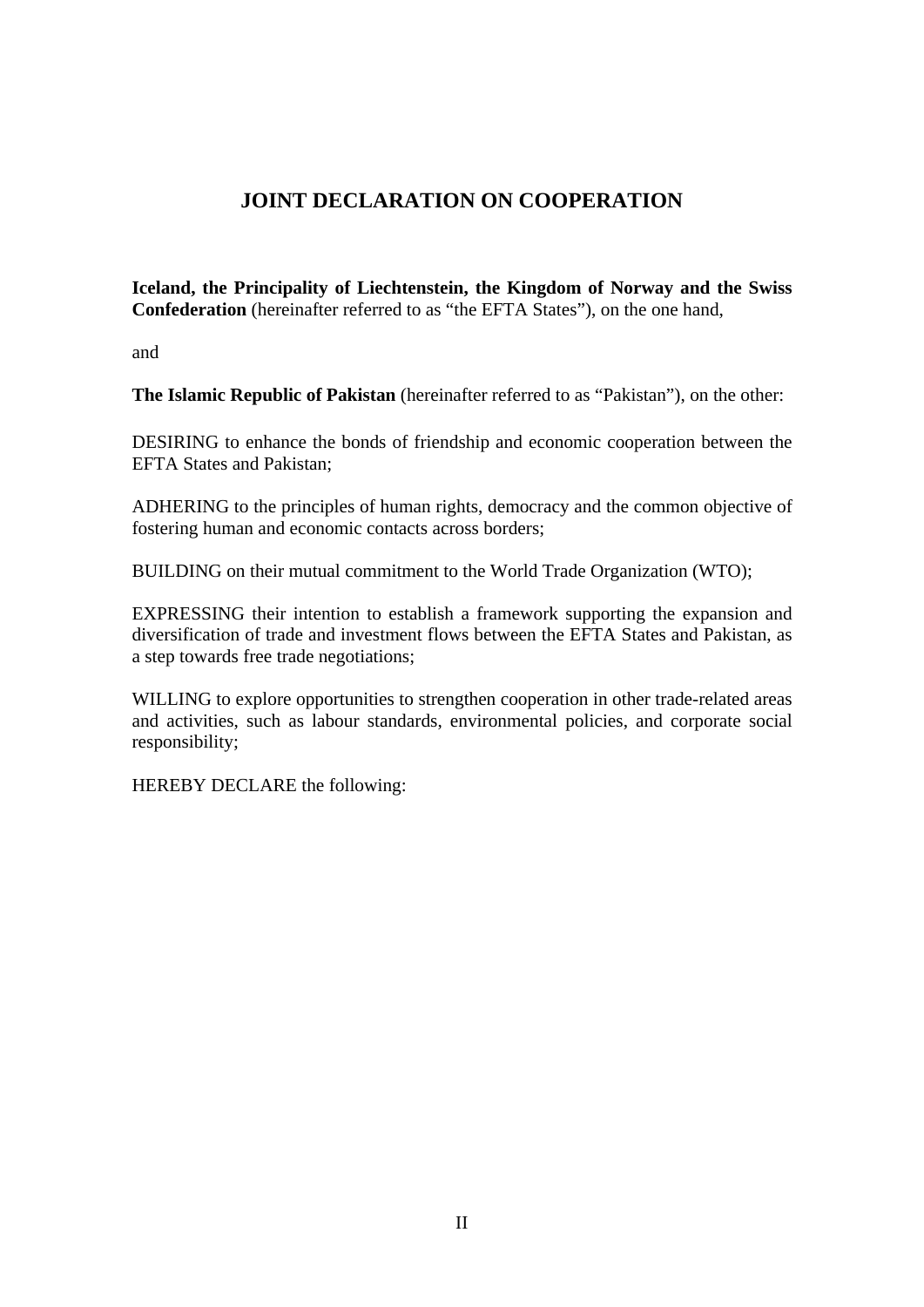### **I OBJECTIVES**

- 1. The EFTA States and Pakistan will seek to:
	- (a) enhance economic relations between them, in particular concerning trade in goods and services as well as investment;
	- (b) strengthen their cooperation with a view to promoting further liberalisation of trade and investment among them, including through a free trade agreement;
	- (c) facilitate the increased involvement of the private sector, in particular of small and medium-sized enterprises, in trade and commercial cooperation between them;
	- (d) ensure that labour and environmental standards are reflected in their trade relationship; and
	- (e) examine, in light of any relevant factors, the possibility of further developing their economic and trade relationship.

#### **II TRADE**

2. The EFTA States and Pakistan shall seek concrete ways and means of expanding their trade relations, taking into account their international obligations, in particular the provisions of the WTO agreements, *inter alia,* by:

- (a) removing technical barriers to trade;
- (b) developing customs cooperation;
- (c) exchanging information on trade in goods and services; and
- (d) examining available trade policy instruments with a view to realising the objectives of this Declaration.

3. The EFTA States and Pakistan shall seek to broaden cooperation in areas of particular importance to expanding their trade relations, *inter alia,* by exchanging views and encouraging cooperation on:

- (a) free and undistorted competition;
- (b) their public procurement markets;
- (c) intellectual property rights;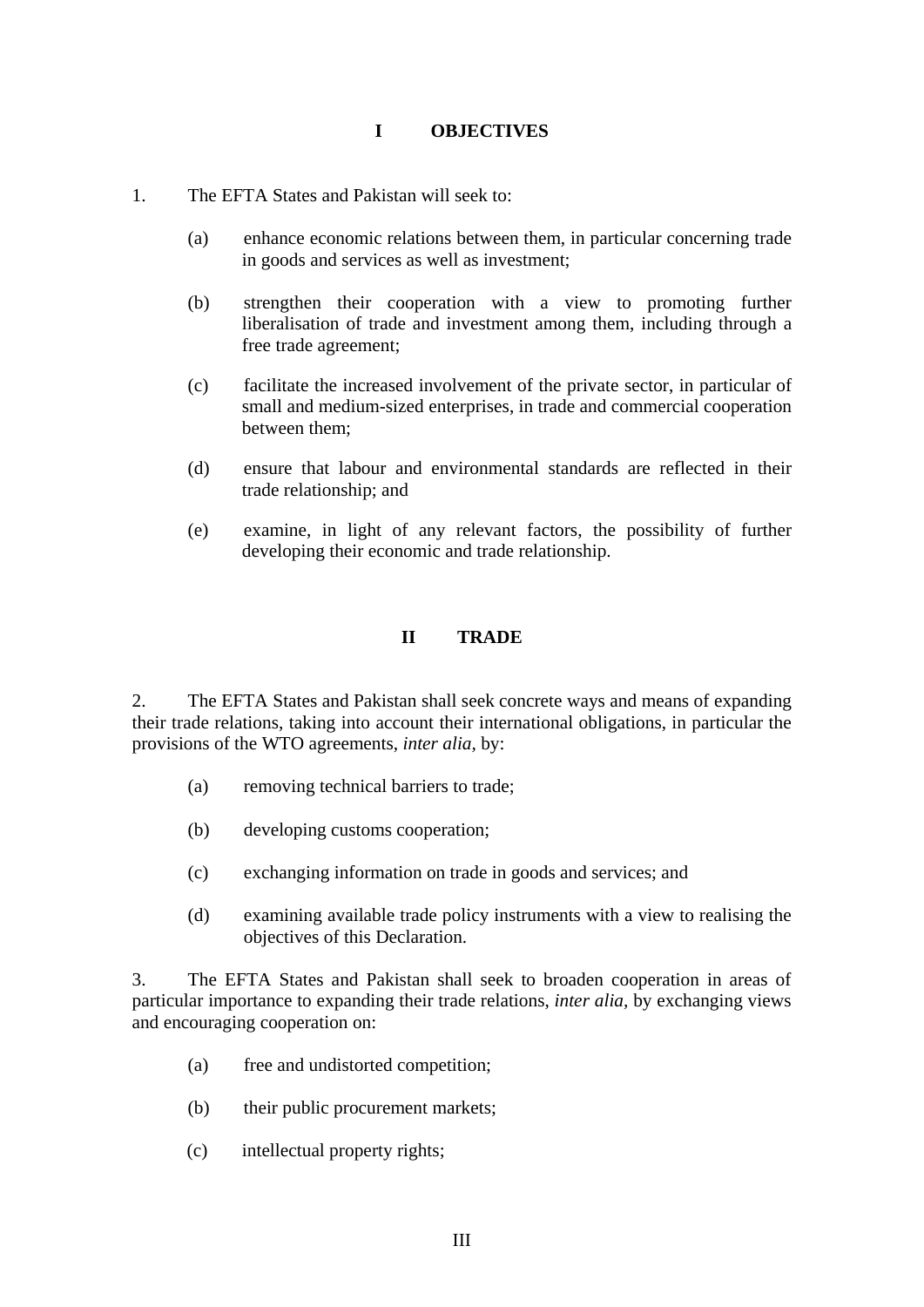- (d) trade and sustainable development; and
- (e) other trade-related issues and policies.

4. The EFTA States and Pakistan shall, when conditions permit, jointly examine actions to be taken in view of establishing a free trade area between them, taking into account the provisions of the WTO.

### **III PRIVATE SECTOR COOPERATION AND INVESTMENT**

5. The EFTA States and Pakistan shall seek to promote private sector trade and investment cooperation projects, *inter alia*, by creating favourable conditions conducive to capital flows and investment in economic sectors of mutual interest.

6. The EFTA States and Pakistan shall encourage and stimulate business contacts, notably between enterprises and organisations concerned with foreign trade and investment, with the aim of developing economic activities between the EFTA States and Pakistan.

### **IV JOINT COMMITTEE**

7. The EFTA States and Pakistan hereby establish a Joint Committee.

8. The Joint Committee shall be composed of representatives of the Parties.

9. The Joint Committee shall review the cooperation in areas referred to in the present Declaration and discuss any other issue of mutual interest. It may formulate recommendations on any relevant subject by consensus.

10. The Joint Committee shall meet as and when necessary upon agreement between the Parties.

11. The secretariat services for the Joint Committee shall be provided jointly by the EFTA Secretariat and the Ministry of Commerce, Government of Pakistan.